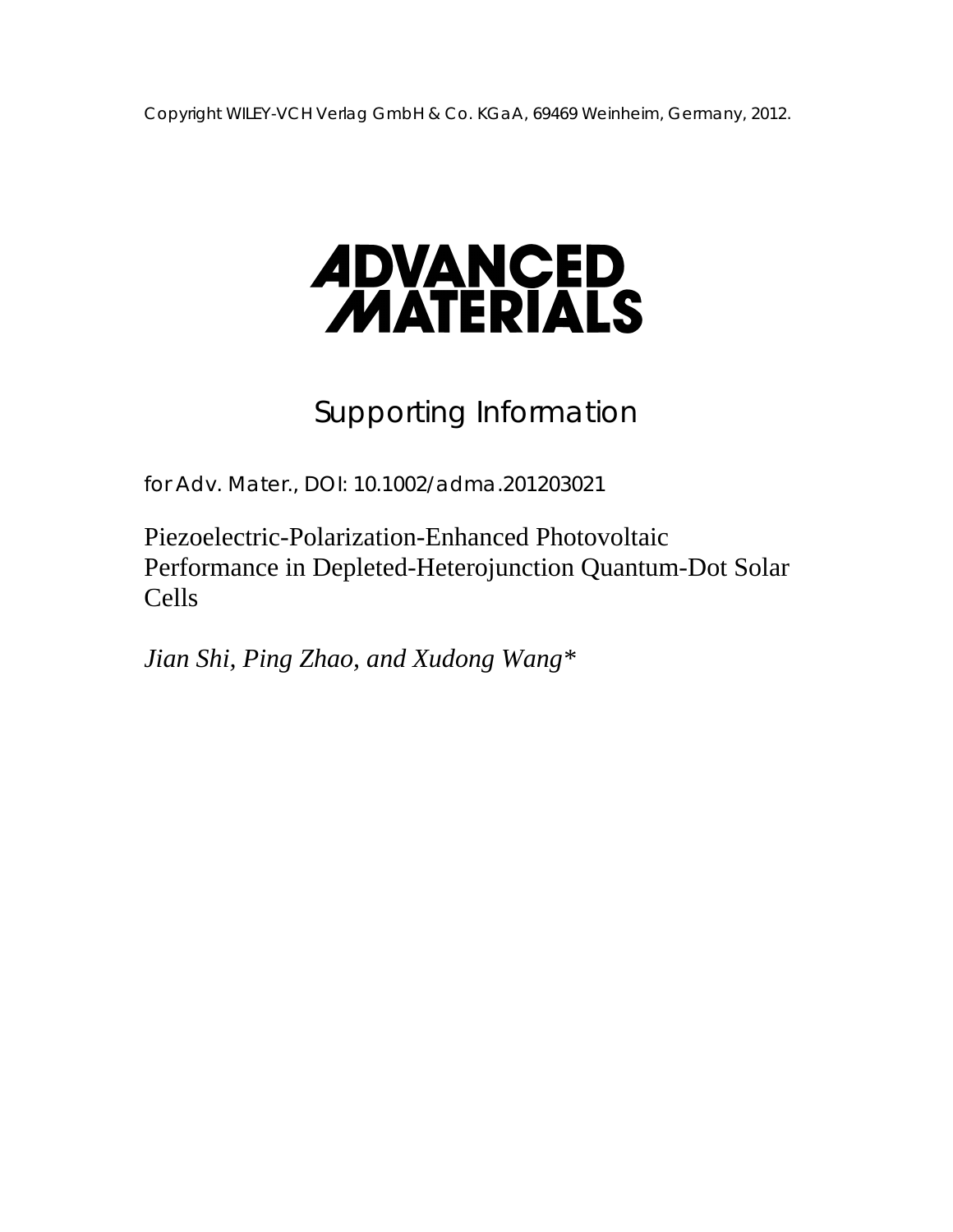# **Supporting Information**

# **Piezoelectric Polarization Enhanced Photovoltaic Performance in Depleted Heterojunction Quantum Dot Solar Cells**

By *Jian Shi, Ping Zhao, Xudong Wang\**

[\*] Prof. X. Wang, J. Shi, P. Zhao Department of Materials Science and Engineering, University of Wisconsin-Madison, Madison, WI 53706, USA Email: [xudong@engr.wisc.edu](mailto:xudong@engr.wisc.edu)

# **S1. Layout of DHSC**



**Figure S1.** Schematic layout of depleted heterojunction quantum dots solar cell

### **S2. Estimation of Screening Potential by PbS**

In a sandwiched "electrode I/semiconducting ZnO/electrode II" structure, free charges that screen the piezoelectric polarization  $(P_{pz})$  usually come from all the three components. The detectable piezoelectric potential is corresponding to the amount of charges that flow through the external circuit driven by the screening charge redistribution. Therefore, the amplitude of piezoelectric potential spikes can be used to estimate the amount of screening charge that accumulated at the ZnO/electrode interface in response to the appearance of  $P_{pz}$ . Typically, due to the very high electron concentration, metal electrodes can almost fully screen  $P_{pz}$  within a very small thickness (a fraction of angstrom).<sup>[1]</sup> Therefore, the piezoelectric potential measured from Au/ZnO/Au configuration (red circles in Fig. S2a) represent almost the maximum amount of charge that can be redistributed externally. When PbS layer was directly applied to the ZnO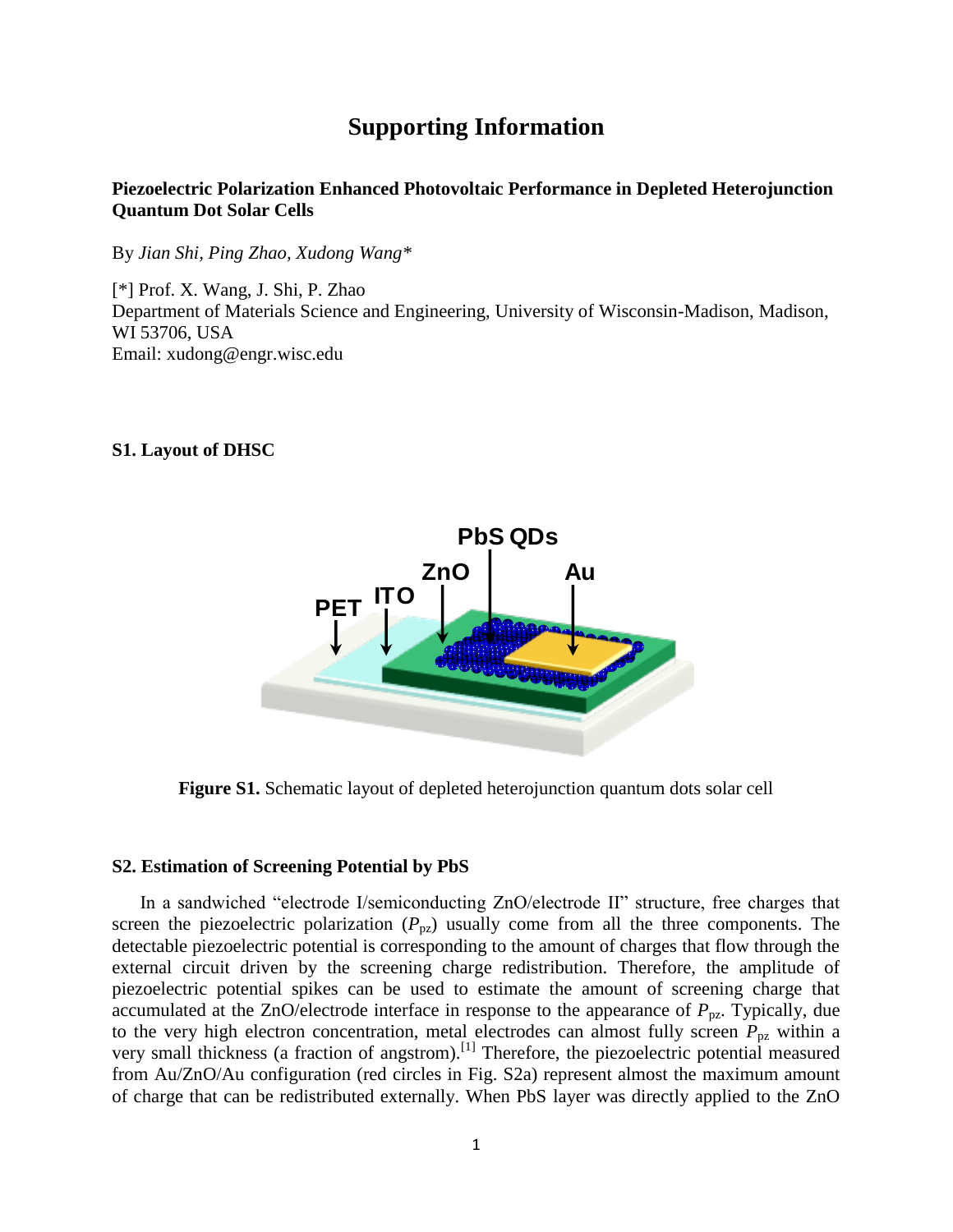surface, the detected piezoelectric potential (blue squares in Fig. S2a) was significantly smaller due to its limited intrinsic free charge carrier concentration. Because the detected piezoelectric potentials are equivalent to the potential change due to charge redistribution at the ZnO/PbS interface,<sup>[2]</sup> this potential-strain relationship can represent the  $P_{pz}$ -induced built-in potential change at the ZnO/PbS interface. The amplitude of the potential change (~0.13 V per 0.1% strain) was comparable to the space charge-induced built-in potential  $(\sim 0.6 \text{ V})$  and thus a significant influence toward the ZnO/PbS interface band structure can be expected.



**Figure S2. A.** Relation between piezoelectric potential and mechanical strain when Au and PbS served as screening electrodes, respectively. Thickness of ZnO film was 200 nm. **B**. Piezoelectric response of a 500 nm ZnO film with ITO and Ag as electrodes under different light intensities.

Under illumination, when photoexcited charges could not be promptly swept away from the ZnO/electrode interface, photoexcited charges can participate into the screening process, which could be very significant especially when a high density of surface/interface trapping states exists.<sup>[3]</sup> Figure 2b gives the piezoelectric response of ITO/ZnO/Ag structure under different intensities of illumination. It illustrates that a strong illumination can dramatically suppress the detectable piezoelectric potential from ZnO due to a large quantity of photoexcited free charges. If these free charges interact with the interface states, they will screen  $P_{pz}$  locally. Thus, the  $P_{pz}$ induced intrinsic charge redistribution near the interface will be diminished, so that the depletion region change will be less. This is the reason that much more pronounced PV efficiency change was observed at very low illumination intensity. This mechanism also suggests that if the heterogeneous interface has very high quality and free of defects, the  $P_{pz}$  modulation effect could remain significant even under high illumination intensity.

#### **S3. Internal Impedance of QDSC Characterized by EIS**

To rule out the possibility that photocurrent density change subject to mechanical strains comes from the response of abnormal interface in QDSC, EIS measurements were conducted under forward bias of 0.6 V and 0.5 V at a frequency range of 1 MHz to 0.1Hz. Figure S3 demonstrates the Nyquist plots of internal impedance, which exhibited a typical spectrum as good quality QDSCs, excluding the existing of erratic interfaces. The low series resistance of cell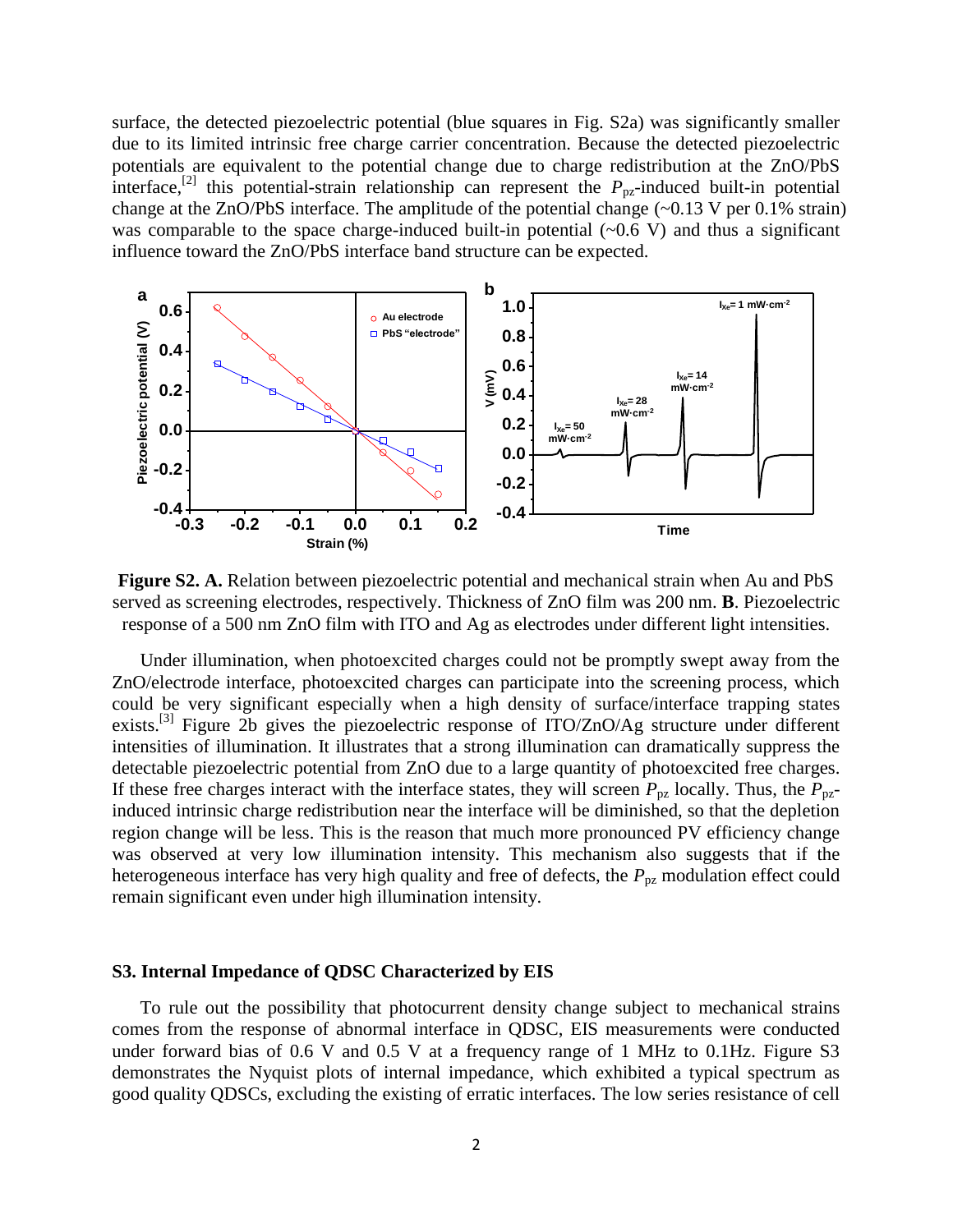at applied bias of 0.6 V (close to its open circuit voltage) at low frequency range indicates that the impedance at ZnO-PbS interface is rather low.



**Figure S3.** Nyquist plots from the EIS measurements in the dark at forward biases.

The capacitance of the anisotype heterojunction under reverse bias *via* equation:<sup>[4]</sup>

$$
C^{-1} = C_{ZnO}^{-1} + C_{PbS}^{-1} = \frac{\delta_{pz,ZnO}}{\varepsilon_{ZnO}} + \frac{\delta_{pz,PbS}}{\varepsilon_{PbS}} =
$$

$$
\sqrt{\frac{2(-V_{ZnO} + \varphi_{bi,ZnO} \mp \Delta \varphi_{pz,ZnO})}{q\varepsilon_{ZnO} N_{ZnO,eff}}} + \sqrt{\frac{2(-V_{PbS} + \varphi_{bi,PbS} \pm \Delta \varphi_{pz,PbS})}{q\varepsilon_{PbS} N_{PbS,eff}}}. (1)
$$

Here,  $V_{ZnO}$  and  $V_{PbS}$  are externally applied bias shared between ZnO and PbS, respectively, which, theoretically, has equivalent contribution to  $C$  as  $P_{pz}$ -induced built-in potential change ( $\Delta\varphi_{\text{pz,ZnO}}$  and  $\Delta\varphi_{\text{pz,PbS}}$ ).  $\delta_{\text{pz,PbS}}$  and  $\delta_{\text{pz,ZnO}}$  are the widths of depletion regions in PbS and ZnO, respectively. According to equation (3), a positive  $P_{pz}$  can yield a reduced depletion region on the ZnO side ( $C_{ZnO}$  increases) but an extended depletion region on the PbS side ( $C_{PbS}$  decreases). Therefore, under positive  $P_{pz}$ , a decreased C is a result of the extended depletion region in PbS.

The change of depletion region can be determined by equation:<sup>[4]</sup>

$$
\frac{\Delta \delta}{\delta} = \sqrt{\frac{V_{pz,PbS} + V_{bi,PbS}}{V_{bi,PbS}}} - 1. (2)
$$

And the built-in potential shared in PbS assemblage can be calculated by:<sup>[4]</sup>

$$
\frac{V_{bi,PbS}}{V_{bi}} = \frac{\varepsilon_{Zn0} N_{Zn0}}{\varepsilon_{Zn0} N_{Zn0} + \varepsilon_{PbS} N_{PbS}}.\tag{3}
$$

Upon 30 minutes UV photo-doping prior to electrical characterization,  $N_{ZnO}$  is a few orders higher than  $N_{\text{PbS}}$ .<sup>[5]</sup> Besides,  $\varepsilon_{\text{ZnO}}$  (8.5) has the similar scale as  $\varepsilon_{\text{PbS}}$  (14.5).<sup>[6][7]</sup> Therefore,  $V_{\text{bi,PbS}}$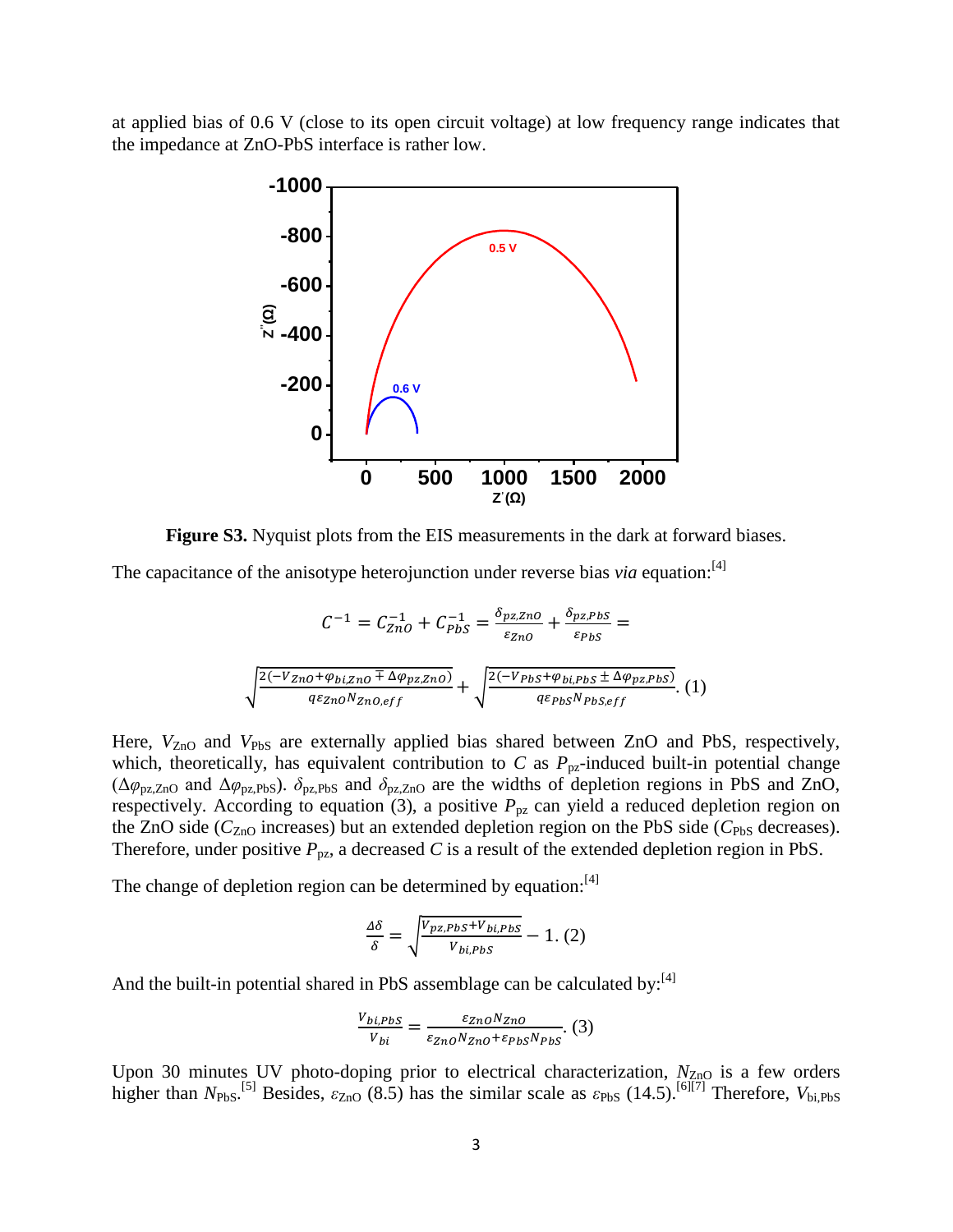here can be simply regarded as the  $V_{\text{oc}}$  (for instance, 0.435 V for the cells shown in Figure 2a and 2c with QDs of absorption edge at 1500 nm) of QDSC.<sup>[5]</sup>

#### **S4. Pronounced Piezotronics Effect of Thick-ZnO-Layer QDSC**

The diffusion length of ZnO film in a depletion heterojunction QDSC was reported to be  $\sim$ 200 nm, which legitimates the thickness of ZnO to be around 200 nm.[6] However, equivalent surface charge of  $P_{pz}$  is proportional to the thickness of ZnO film under the same strain. Thus, a more pronounced built-in potential/depletion region change in the PbS layer could be expected by straining thicker ZnO films, which could trigger a more prominent PV efficiency change in QDSCs. To exaggerate such effects, a 920 nm thick ZnO layer was applied in QDSC fabrication and all the other parameters were kept consistent with the 200 nm ones. The piezoelectric potential was measured as shown in Figure S4, which illustrated an approximate 5 times higher *P*pz-induced built-in potential change compared to the 200 nm ZnO QDSCs. Under 0.0047 mW/cm<sup>2</sup> illumination, photocurrent and PV efficiency changes of such QDSCs have been characterized and demonstrated in Fig. S5. Overall performance of the cell was inferior to the 200 nm ones due to the over thick ZnO layer that jeopardized charge transport. However, owing to the larger piezoelectric potential, the photocurrent density and efficiency increases have reached ~90% and ~144%, respectively, under a compressive strain of -0.25%, which was much higher than the 200 nm-ZnO QDSCs. This observation suggested that the  $P_{pz}$  modulation could be tremendous when a piezoelectric current collector material with high electron mobility and large electrochemical coupling can be achieved.



**Figure S4.** Relation between piezoelectric potential and mechanical strain when PbS served as screening electrode. Thickness of the ZnO film was 920 nm.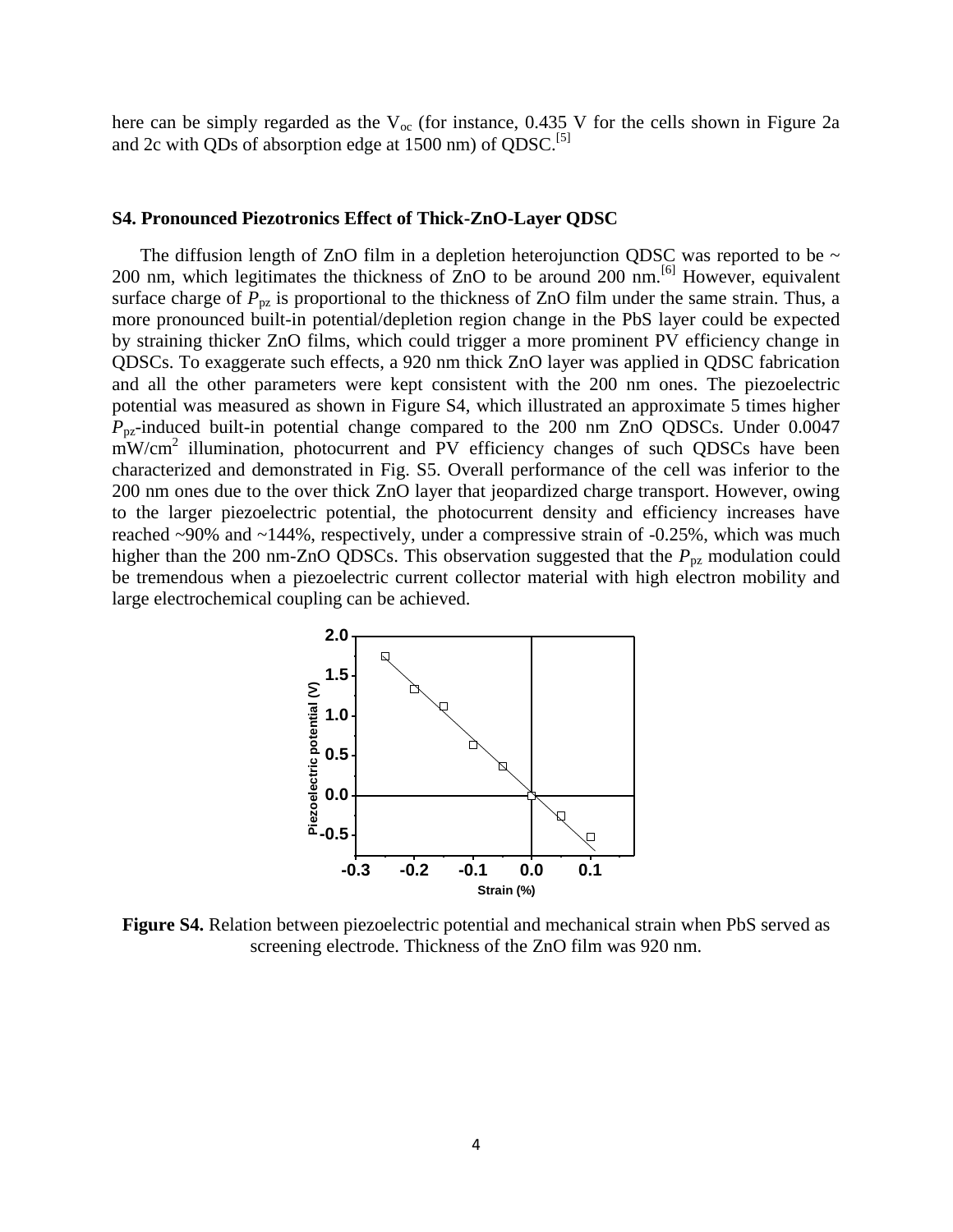

**Figure S5.** J-V characteristics **a.** and corresponding efficiencies **b.** of a ZnO/PbS QDSC under different compressive strains. Thickness of the ZnO film was 920 nm.

#### **S5. Constant Open Circuit Voltage Change under Strains**

Potentiostat measurement was conducted to confirm that the change of open circuit voltage (*Voc*) of QDSC was permanent under constant strains (Fig. S6). Figure S6a demonstrates that a compressive strain of -0.15% produced a  $\sim$ 7.5 mV consistent and stable  $V_{oc}$  increase under illumination intensity of 25 mW/cm<sup>2</sup>. An equal amount of tensile strain (0.15%) measured under same conditions yields a ~8 mV smooth  $V_{oc}$  drop. Both  $V_{oc}$  changes were found exactly synchronized with stains.



**Figure S6.** Potentiostat measurements of open circuit voltage change of a ZnO/PbS QDSC under different constant strains.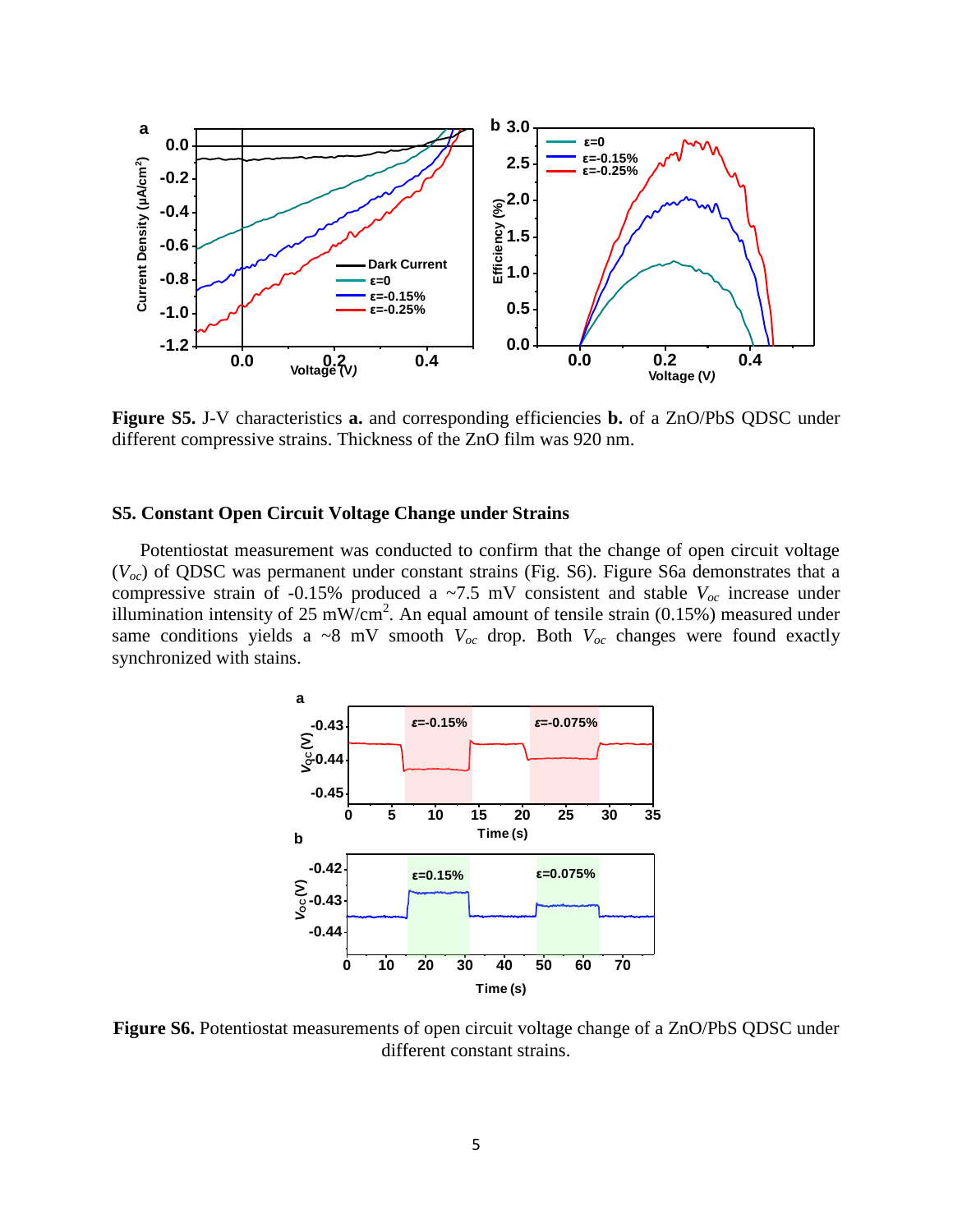#### **S6. Open Circuit Voltage versus Short Circuit Current**

To quantify the *Voc* shift purely from *Jsc* change, we collected the *J-V* characteristics of the QDSC under different intensities of light illuminations (Fig. S7a). It is known that *Voc* is a logarithm function of *Jsc* as shown in equation (4) in the main text. To obtain the prefactor *nkT/e*,  $V_{oc}$  and  $ln(J_{sc})$  are plotted together and the data set was fitted by a straight line (Fig. S7b). The slope of the fitted line, *nkT/e*, was calculated to be 40 mV, and the ideal factor, *n*, was found to be 1.55. These values were comparable to the reported value.<sup>[4]</sup> With this calibrated data, we could compute the change of  $V_{oc}$  merely from  $J_{sc}$  change and distinguish it from the  $V_{oc}$  change as a result of remnant polarization on the ITO-ZnO side.



**Figure S7. A.** J-V characteristics of solar cells under different illumination intensities for calibrating. **B.** the open circuit voltage change merely induced by short circuit current change.

#### **S7. QDSC Performance under High-Intensity Illumination**

Strong illumination can significantly increase the effective charge carrier concentration  $(N_{PbS, \text{eff}})$  at the ZnO/PbS interface, which diminishes the  $P_{pz}$ -induced expansion of depletion region. Therefore, the QDSC measured under 100 mW/cm<sup>2</sup> was nearly nonresponsive to  $P_{\text{pz}}$ . The *J-V* curves kept nearly the same shape when the QDSC was under  $\pm 0.15$ % tensile and compressive strains (Fig. S8a). Particularly, the *J*sc appeared independent to the applied strain, *i.e.*  $P_{\text{pz}}$ , and remained a constant 6.57 mA/cm<sup>2</sup> (Fig. S8b). The constant  $J_{\text{sc}}$  evidenced that the  $P_{\text{pz}}$  had negligible effect on charge extraction when incident light intensity was high enough. Although no *J*sc change was observed, small changes of *V*oc during straining were still obtained, which was  $\pm 8$  mVs with  $\pm 0.2$ % strain (Fig. S8c). The shift direction of the  $V_{\text{oc}}$  was identical to the band structure illustrated in Fig. 4b. Under this situation, the  $V_{\text{oc}}$  change was not related to  $J_{\text{sc}}$  and solely contributed by the remnant piezopotential at the ITO/ZnO interface,  $\Delta\varphi_{\text{pz,r}}$ .